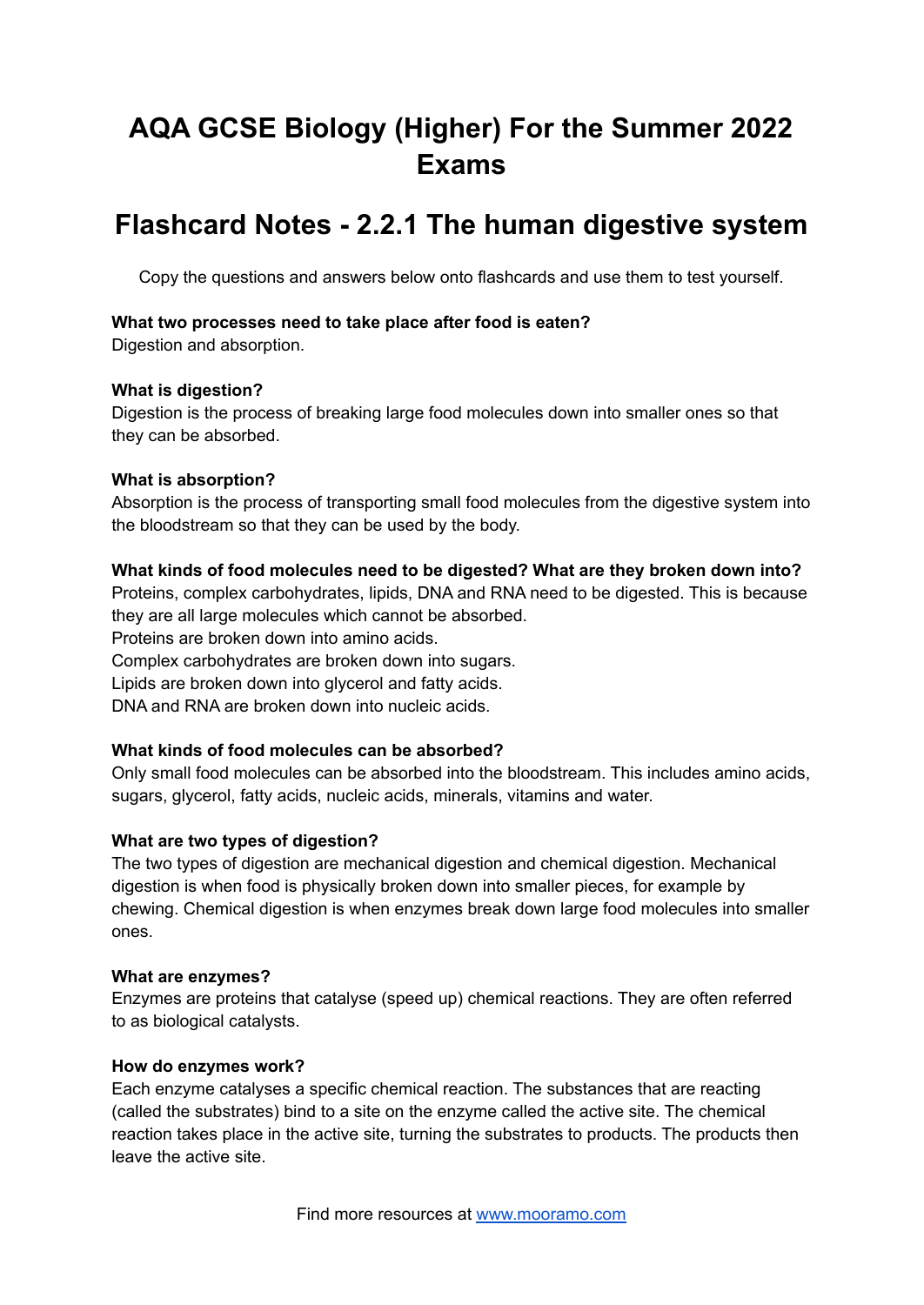#### **What is the 'lock and key' model?**

The 'lock and key' model is a model of the way that enzymes work. It says that the active site has the exact complementary shape to the substrates, allowing the substrates to fit into the active site perfectly, like a key in a lock.

#### **What is enzyme activity?**

Enzyme activity is the rate at which the reaction catalysed by a particular enzyme is taking place.

#### **What does 'denatured' mean?**

An enzyme is described as 'denatured' if it is not folded properly, meaning that the active site cannot bind to the substrates. An enzyme could become denatured because the temperature is too high, or because the pH is too high or too low.

#### **How does enzyme activity change with temperature?**

Initially, increasing temperature causes enzyme activity to increase due to increased kinetic energy. The temperature at which the enzyme activity is highest is called the optimum temperature. Above the optimum temperature the enzyme becomes denatured, causing the activity to fall to zero.



## **How does enzyme activity change with pH?**

The pH at which the enzyme activity is highest is called the optimum pH. Above or below the optimum pH, the enzyme becomes denatured and the activity falls towards zero.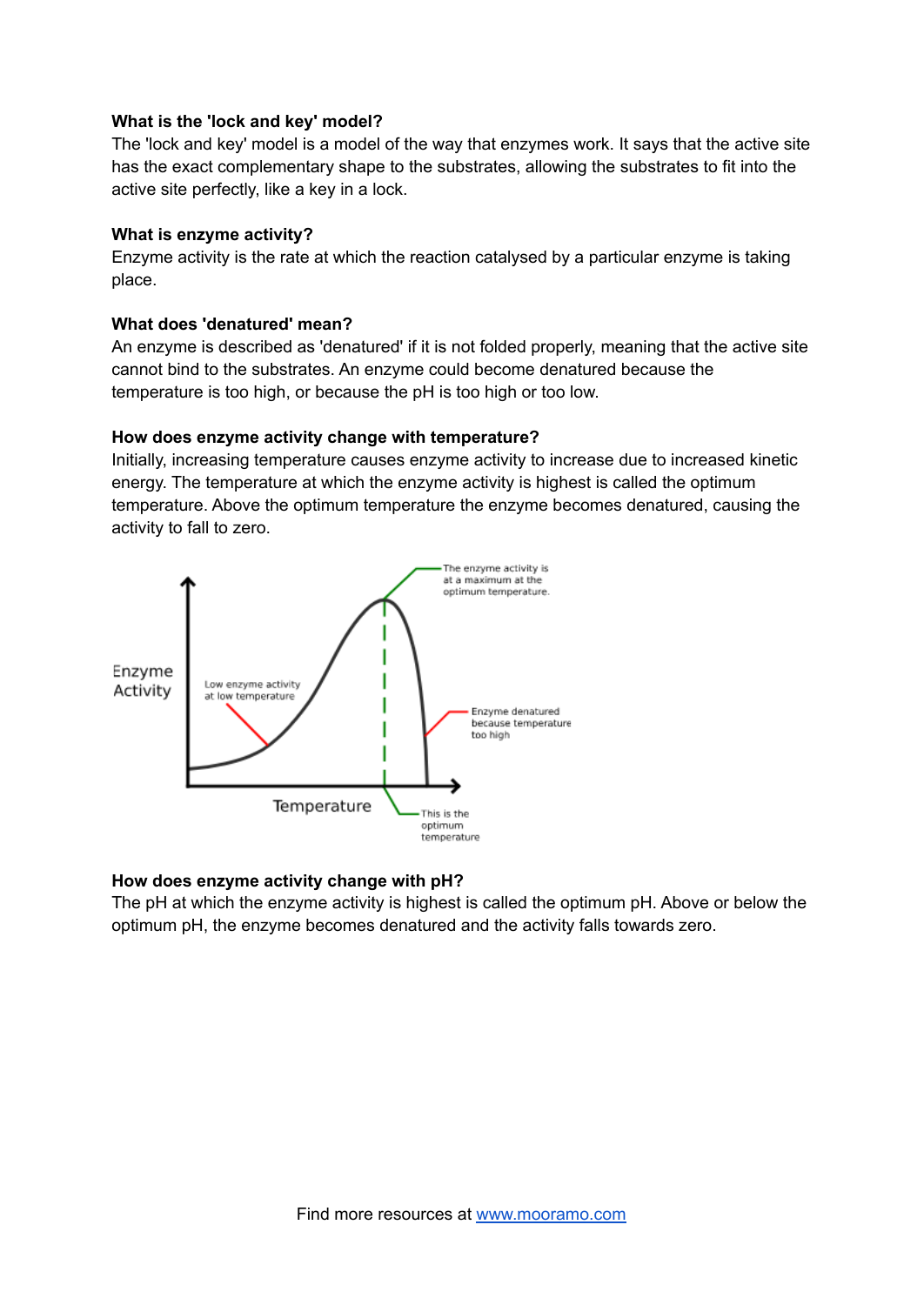

#### **How is enzyme activity measured?**

Enzyme activity is measured by measuring the amount of a substrate used up or the amount of a product produced in a particular amount of time. The amount used/produced is divided by the time to calculate the enzyme activity.

#### **What are digestive enzymes? What are the main types?**

Digestive enzymes are enzymes that break down large food molecules into smaller food molecules.

The main types of digestive enzymes are carbohydrases (such as amylase), proteases and lipases.

#### **What are carbohydrases? What is amylase?**

Carbohydrases are enzymes that break down complex carbohydrates into sugars. Amylase is a carbohydrase which breaks down starch (a complex carbohydrate) into maltose (a sugar).

#### **What are proteases?**

Proteases are digestive enzymes that break down proteins into amino acids.

#### **What are lipases?**

Lipases are digestive enzymes that break down lipids into fatty acids and glycerol.

#### **What is the digestive system?**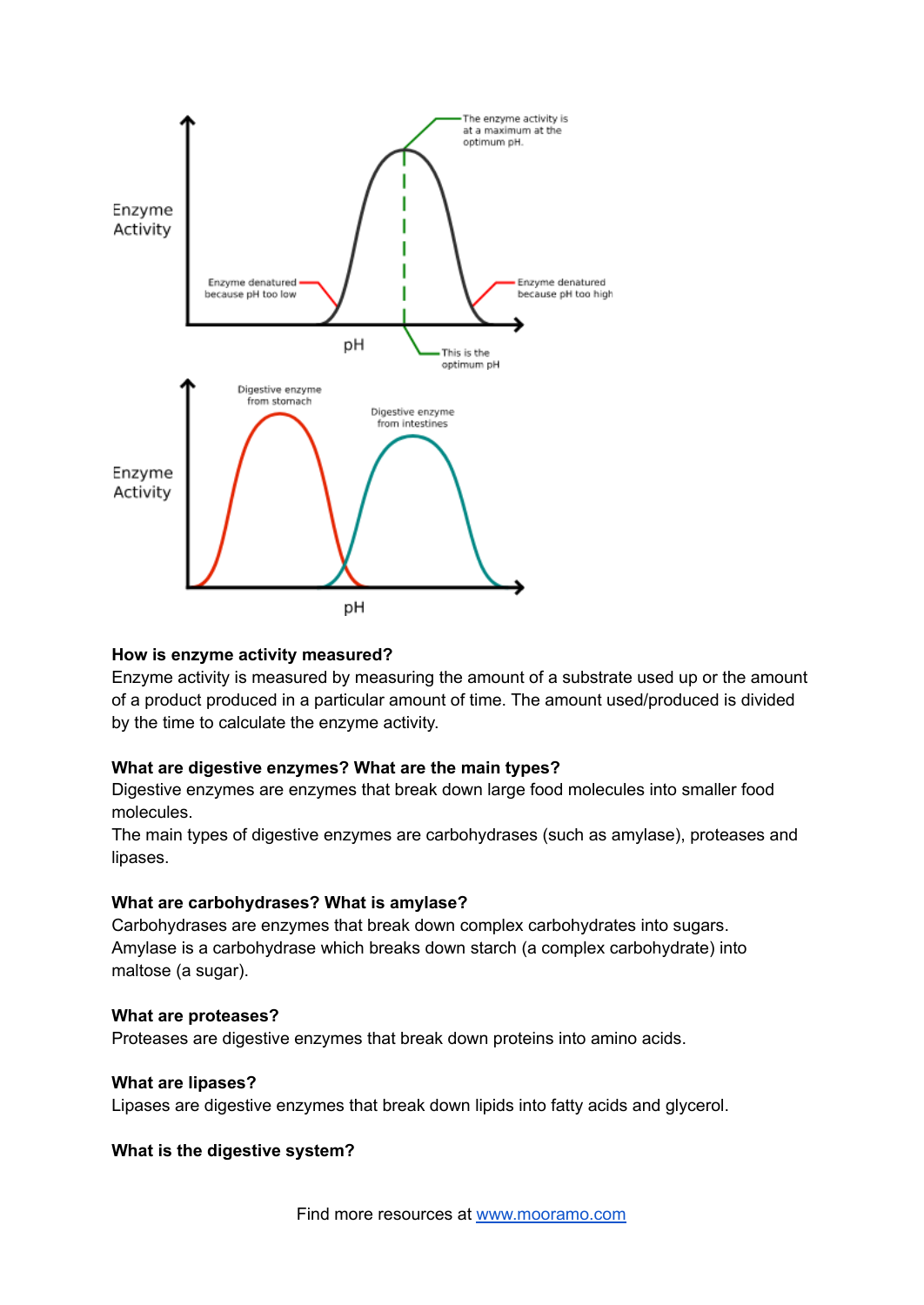The digestive system is an organ system in which several organs work together to digest and absorb food.

### **Which organs make up the digestive system?**

The digestive system is made up of the mouth, oesophagus, stomach, liver, pancreas, gall bladder, small intestine, large intestine, rectum and anus.

#### **What is the path that food takes as it moves through the digestive system?**

Food enters the body through the mouth. It then travels through the oesophagus to the stomach. From there, it travels through the small intestine and then the large intestine. The remaining undigested food is then stored in the rectum until it passes out of the body through the anus.

## **What is the role of the mouth in digestion?**

The mouth begins the process of digestion. This happens in two ways:

1) Chewing the food to break it down into smaller chunks (mechanical digestion);

2) The use of amylase to break down starch (chemical digestion).

Amylase is found in the saliva, which is secreted into the mouth from the salivary glands. The saliva also lubricates the food, making it easier to swallow.

When the food is swallowed, it leaves the mouth and travels through the oesophagus to the stomach.

#### **What is the role of the stomach in digestion?**

The stomach has two roles: it kills bacteria and it continues the process of digestion. The stomach contains hydrochloric acid. This kills bacteria and other microorganisms which are mixed in with the food, thus protecting the body from potential pathogens (harmful microorganisms). The hydrochloric acid also helps with the process of digestion. The stomach contains proteases to digest proteins.

## **What are the roles of the liver and the gall bladder in digestion?**

The liver produces a fluid called bile, which will eventually be mixed with the food entering the small intestine. Bile has two roles:

- 1) It is alkaline, to neutralise the acid in the food coming from the stomach into the small intestine. This creates alkaline conditions in the small intestine, which helps in the digestion of lipids.
- 2) It emulsifies lipids that is, it breaks down large lipid droplets into smaller ones. This increases the surface area for lipase enzymes to work on.

Once bile has been produced in the liver, it travels to the gall bladder where it is stored. From the gall bladder, bile is secreted into the small intestine.

#### **What is the role of the pancreas in digestion?**

The pancreas produces proteases, lipases and carbohydrases - including amylase. These are secreted into the small intestine, where they carry out chemical digestion.

## **How are the liver, gall bladder and pancreas connected to the small intestine?**

There is a duct (tube) from the liver to the gall bladder.

The gall bladder has a duct coming out of it called the bile duct.

The pancreas has a duct coming out of it called the pancreatic duct.